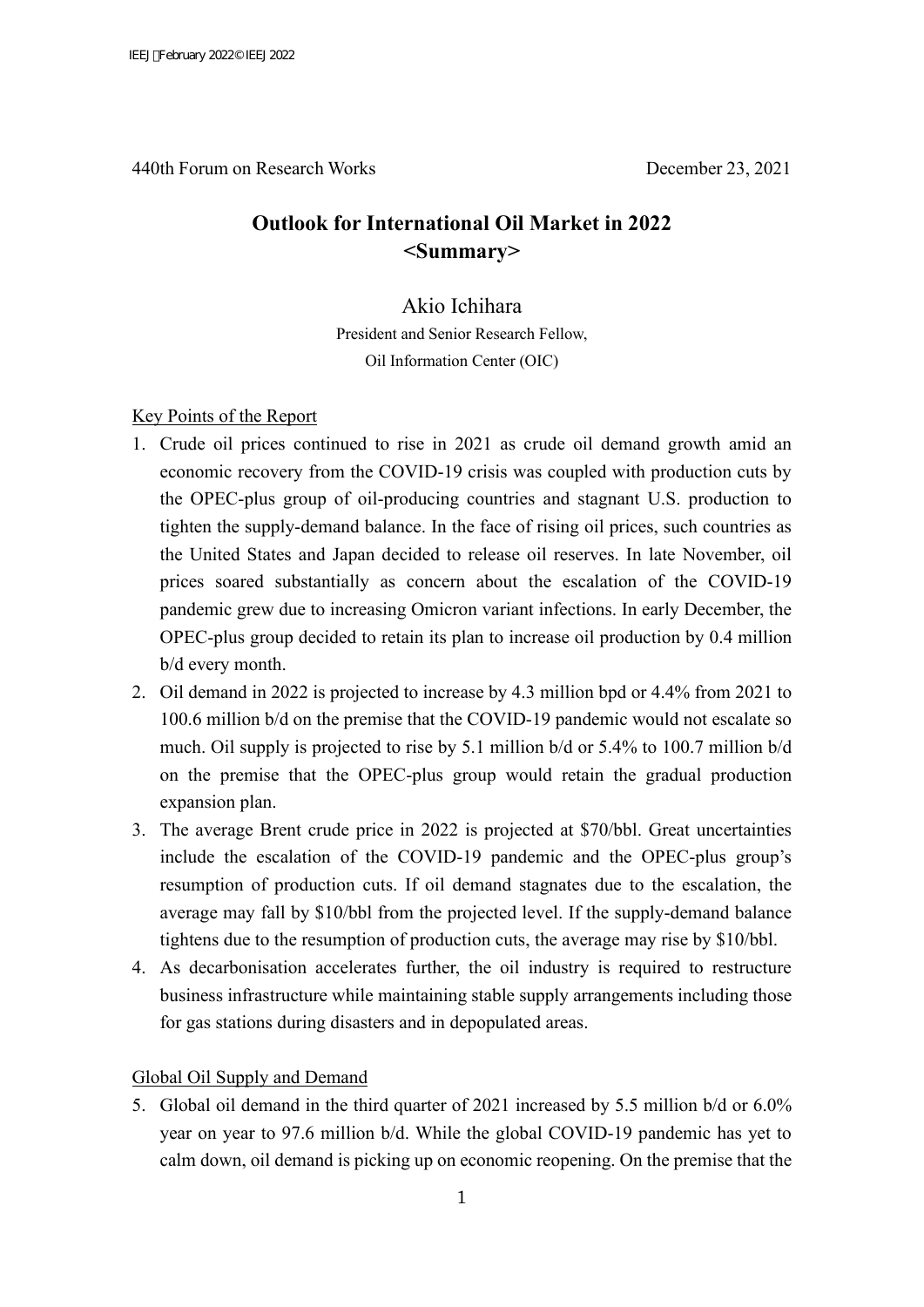pandemic would not escalate extremely, global oil demand in 2022 is projected to expand by 4.3 million b/d or 4.4% from the previous year to 100.6 million b/d.

6. Global oil production in the third quarter of 2021 increased by 5.4 million b/d or 5.9% year on year to 96.4 million b/d. The OPEC-plus group's production expansion and a U.S. production recovery have yet to catch up with demand growth. On the premise that the OPEC-plus group will continue to increase production though at a slower pace, global oil production in 2022 is projected to rise by 5.1 million b/d or 5.4% from the previous year to 100.7 million b/d.

## Trends of OPEC and Major Countries

- 7. The OPEC-plus group produced 49.4 million b/d in the third quarter of 2021. The group at its meeting on December 2 decided to increase production in January, while being concerned about the escalation of the COVID-19 pandemic and other factors that would push down oil demand.
- 8. U.S. oil production in the third quarter of 2021 remained unchanged from a year earlier at 10.8 million b/d, while U.S. oil demand increased by 1.8 million b/d or 9.8% to 20.2 million b/d. U.S. production has begun to rise at last in line with price hikes. In 2022, U.S. production is assumed to increase by about 1 million b/d, topping the 2019 level.

# Inventories and Financial Markets

- 9. OECD commercial oil inventories stood at a low level of 2,737.2 million barrels in September. In November, the United States orchestrated decisions to release oil reserves. The U.S. release was expected to start within 2021. The impact of the oil reserve release on prices is now expected to be limited.
- 10. In its World Economic Outlook released in October 2021, the IMF forecast global economic growth at 5.9% for 2021 and at 4.9% for 2022. It slightly revised the 2021 growth forecast downward from its July outlook. The escalation of the COVID-19 pandemic through Omicron variant infections would be a great downside risk for global economic growth.
- 11. Crude oil price hikes amid an economic recovery from the COVID-19 crisis have coincided with a U.S. stock market upsurge. U.S. interest rate hikes and the pandemic escalation expected in 2022 would affect stock prices, leading to a capital flight from risky assets.

### Japanese Market

12. Japan's oil (fuel oil) demand in the third quarter of 2021 was 12.14 million kl per